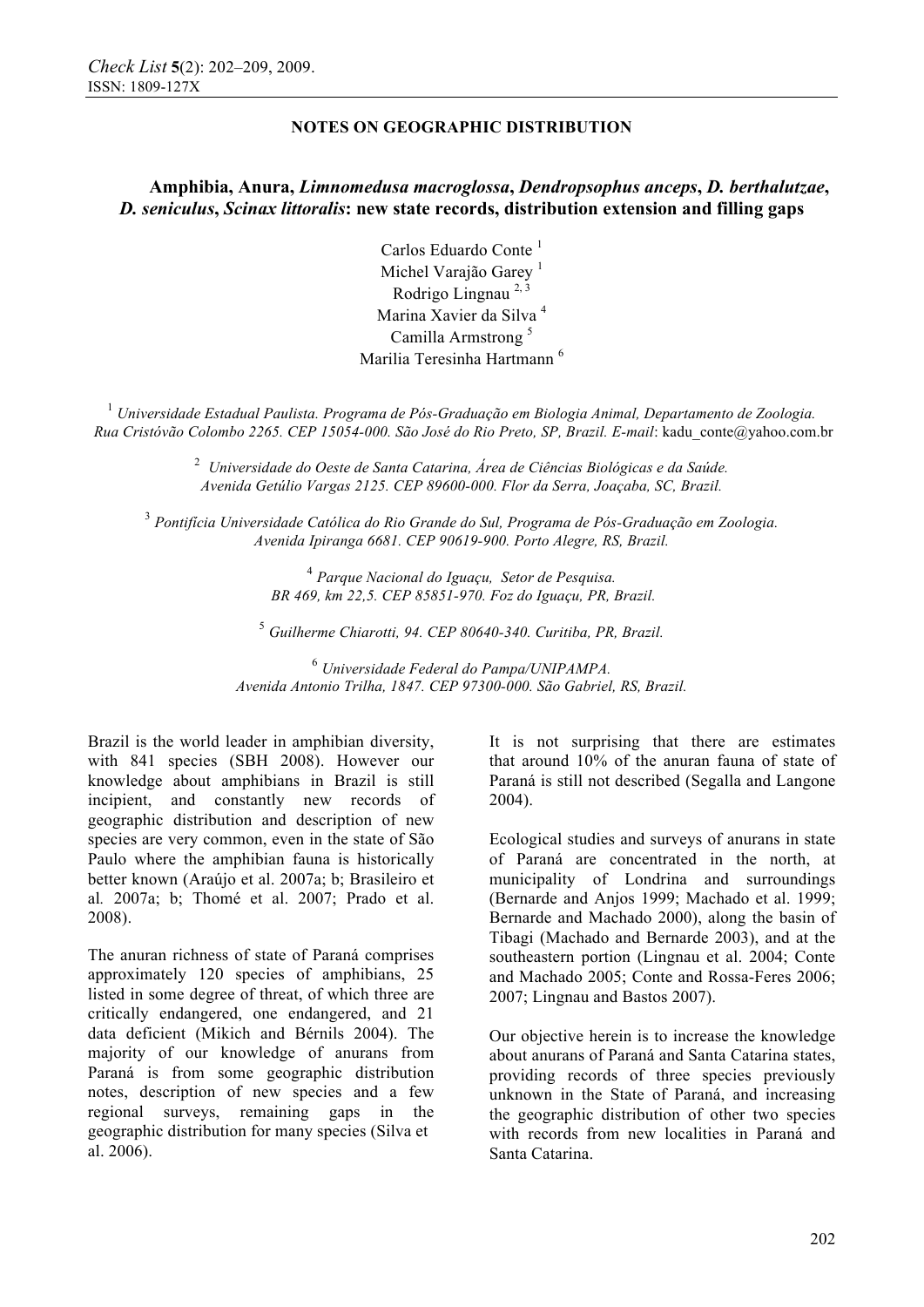*Limnomedusa macroglossa* (Duméril and Bibron, 1841): occurs in Argentina and Uruguay, and in all states of south Brazil. Its distribution in the state of Paraná, Brazil, appears to be associated with the median and final portions of Iguaçu River (Segalla and Langone 2004). This species is critically endangered in Paraná, because the only known populations in Paraná, at Guarani and Jordão River disappeared due to the construction of dams of the hydroelectric from *Salto Caxias* and *Segredo* (Segalla and Langone 2004). Furthermore, this species is also under "some threat" in Uruguay ("*preocupación menor*" according to Maneyro and Langone 2001). Currently, the main threat to this species in Paraná is the construction of more dams in the Jordão River, leading to extinction possible unknown populations.





**Figure 1.** Male of *Limnomedusa macroglossa* from *Parque Nacional do Iguaçu.* Photos: M. X. da Silva).



**Figure 2.** Map showing records for *Limnomedusa macroglossa*: 1-Foz do Iguaçu, 2-Três Barras do Paraná, 3-Reserva do Iguaçu, 4-Concórdia, 5-Itá, 6- Chapecó, 7-Iraí, 8-Tenente Portela, 9-Vacaria, 10- Bom Jesus, 11-Veranópolis 12-Caxias do Sul, 13- São Francisco de Paula, 14-Torres, 15-Luiz Gonzaga, 16-Santo Antônio das Missões, 17- Boçoroca, 18-Quaraí, 19-Santana do Livramento, 20-Bagé, 21-São Gabriel, 22-Santa Maria, 23-Arroio do Tigre, 24-Pelotas. 1,4 and 5-present study, 2- Bernarde and Machado (2000), 3-Segalla and Langone (2004), 6-Lucas and Fortes (2008), 7-22- Braun and Braun (1980), 24-Winck et al. (2006).

**——————————** 

On 24 February 2006 between 20:00 h and 21:00 h, a male *L. macroglossa* (Figure 1) was observed vocalizing under a stone in front of a temporary puddle on right margin of Iguaçu river (25°37'38.7" S, 54°28'51.9" W). This is the third record of *L. macroglossa* in state of Paraná, and increases the geographic distribution in approximately 189 km towards western Paraná (Figure 2). Since this was the first record of *L. macroglossa* in the *Parque Nacional do Iguaçu*, the specimen was captured only for a photograph and on the next day released on the same place where it was collected. Certainly this species is present in more localities in the park, and more surveys will reveal more populations along the park.

On 17 January 2006 males of *L. macroglossa* were observed on rocks at a rivulet in forest remnants in Itá, Santa Catarina (27°10'40.4" S,  $52^{\circ}18'53.4''$  W). The area is mainly occupied by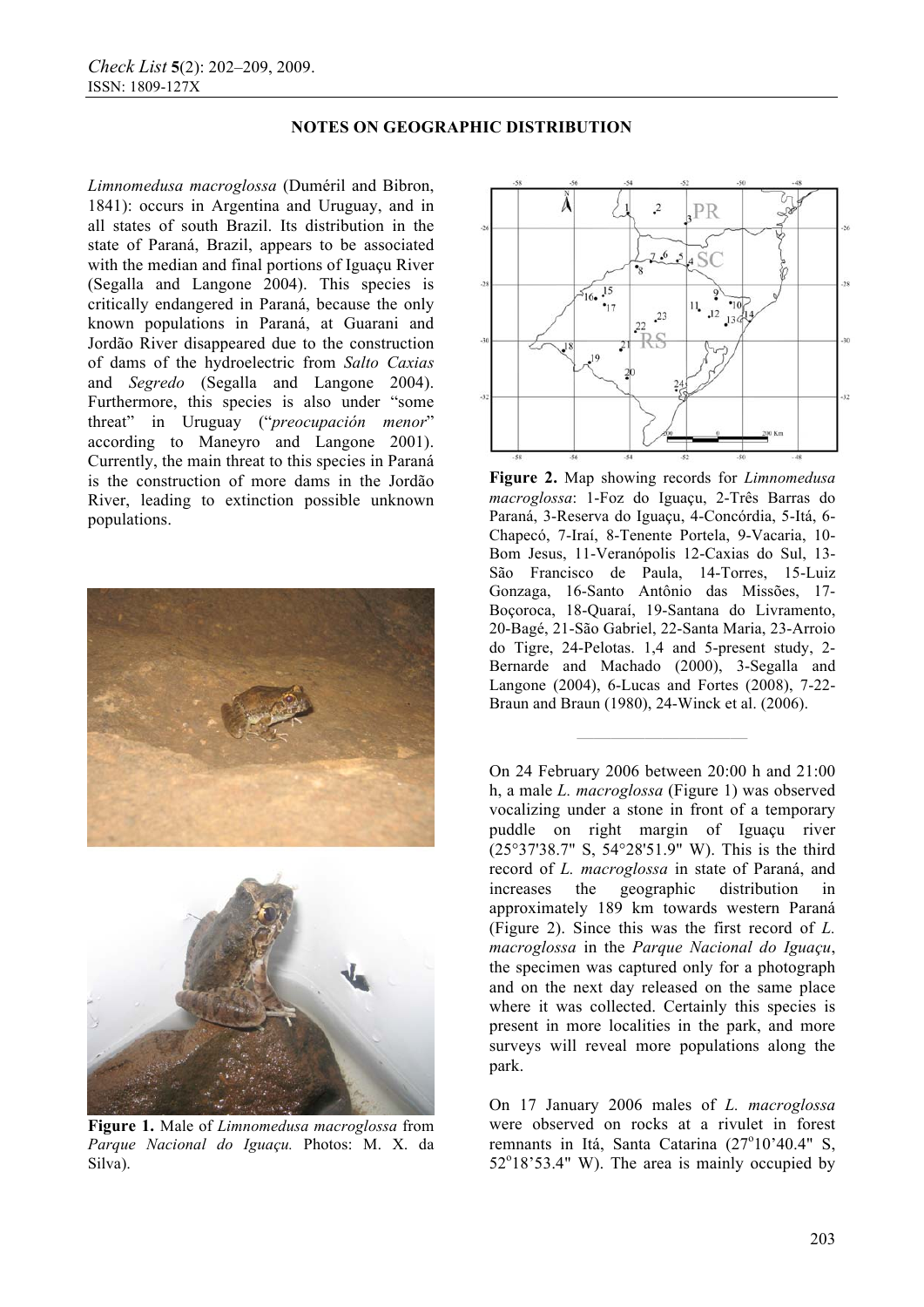open areas and some factories, with this rivulet in the forest remnants. The voucher specimens are housed at the *Museu de Ciências e Tecnologia da Pontifícia Universidade Católica do Rio Grande do Sul* (MCP 8661-8665). Additionally, we found at the same collection another individual of *L. macroglossa* from Concórdia, Vale do Estreito, Santa Catarina (MCP 555). According to Kunz et al. (2007) there are 11 specimens of this species deposited in the herpetological collection of the Ecology and Zoology Department (ECZ) at the Federal University of Santa Catarina (UFSC), all collected in Santa Catarina, without more details like the municipalities where specimens were collected.

The conservation status of populations of *L. macroglossa* in Santa Catarina is unknown (IUCN et al. 2008), and so every record of new localities in Santa Catarina are very important. To our best knowledge, there is only one published record of *L. macroglossa* in Santa Catarina, from municipality of Chapecó (Lucas and Fortes 2008). In the adjacent State of Rio Grande do Sul, the species appears to be more common, with various known populations (Braun and Braun 1980).

*Dendropsophus anceps* (Lutz, 1929) (Figure 3): According to Frost (2007) this species occurs at lowlands of Paraná through São Paulo, Rio de Janeiro, adjacent eastern Minas Gerais, and southeastern Bahia, Brazil. Recently Gomes and Martins (2006) and Rolim et al. (2008) found this species in new localities in the State of São Paulo. This species is critically endangered in Paraná State, and the major threat to the species is the isolation of the only known population, restricted to a 100 m2 pool surrounded by plantations of Pinus sp. and *Eucalyptus* sp. (Segalla and Langone 2004).

We recorded *D. anceps* at municipality of Jacarezinho, state of Paraná, during the anuran monitoring program of the dam from hydroelectric station of Ourinhos (*UHE-Ourinhos*), which is surrounded by the municipalities of Jacarezinho and Ribeirão Claro, north of Paraná and Ourinhos, Canitar and Irapé, in São Paulo. Males of *D. anceps* were calling in January 2006 (approximately 15 males) and February 2007 (approximately 25 males). The swamp where the species was found is dominated by *taboa* vegetation (Typhaceae, *Typha* sp.), situated in the permanent preservation area (APP) in surroundings of the lake formed due to the dam of Ourinhos (23°06'28" S, 49°47'36" W). This is the second record of a population of this species in state of Paraná, 128 km away from the nearest population from Telêmaco Borba, in northwestern Paraná (Figure 4), as reported by Machado and Haddad (2001). The collected specimens are housed at the collection of Amphibia of<br>Departamento de Zoologia e Botânica *Departamento de Zoologia e Botânica, Universidade Estadual Paulista*, *campus São José do Rio Preto* (DZSJRP 10804 and 10805).



**Figure 3.** Lateral view of *Dendropsophus anceps,* municipality of Jacarezinho. Photo: C. E. Conte.



**Figure 4.** Map showing records for *Dendropsophus anceps*: 1-Permanent preservation area of UHE Ourinhos (Jacarezinho) 2-Telêmaco Borba, 3- Borebi, 4-Caçapava, 5-Seropédica, 6-Belford Roxo,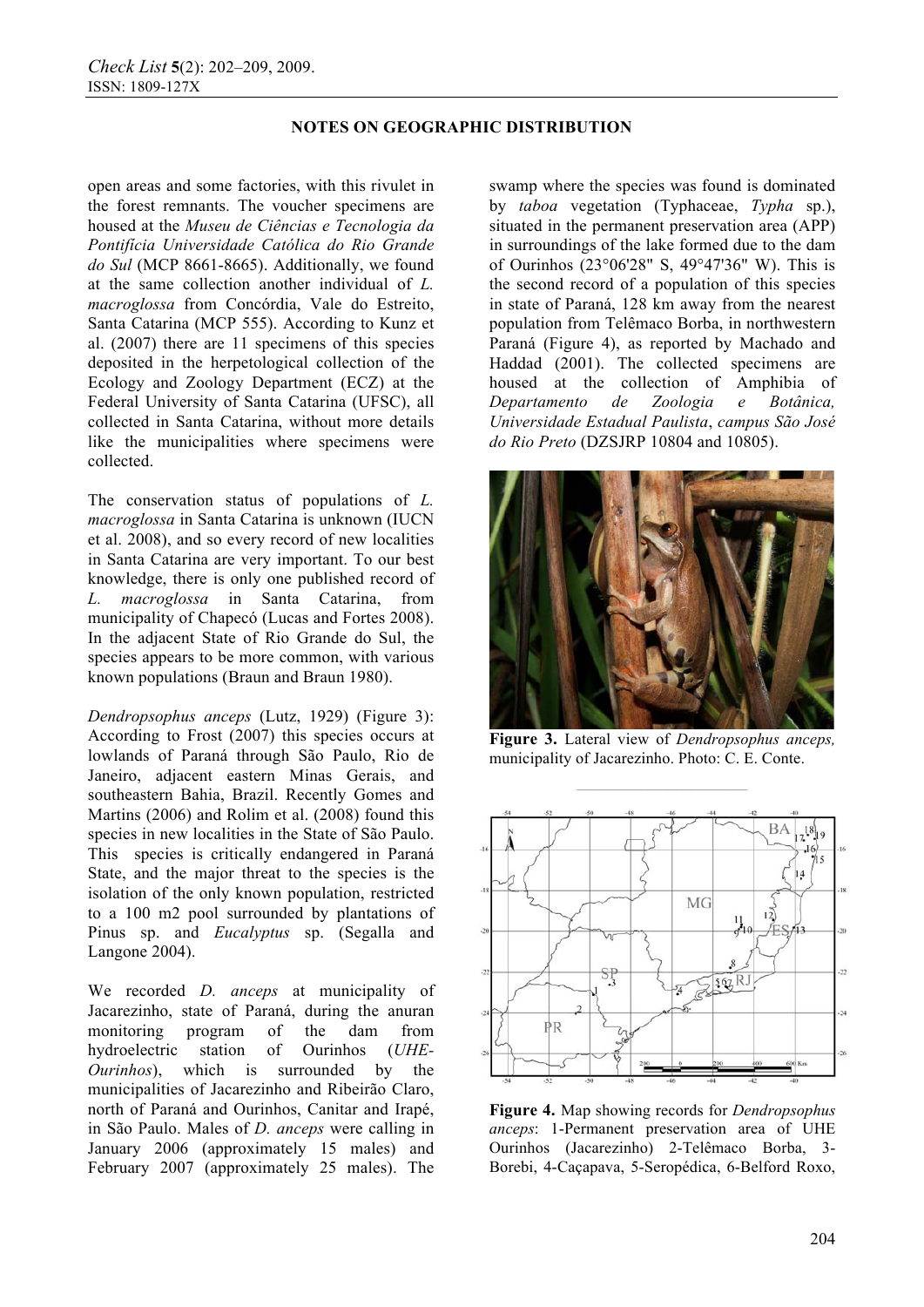7-Duque de Caxias, 8-Rio Novo, 9-Marliéria, 10- Parque Estadual Rio Doce, 11-Ipatinga, 12-Aimorés, 13-Barra do Sahy, 14-Teixeira de Freitas, 15-Porto Seguro, 16-Itapebi, 17-Pau Brasil. 18-Jussari, 19- Una. 1-present study, 2-Machado and Haddad (2001), 3-Rolim et al. (2008), 4-Gomes and Martins (2006), 5-Lutz (1973), 6-Cochran (1955), 7-type locality, Lutz (1929), 8-Feio and Ferreira (2005) 9, 11 and 12-Nascimento and Feio (1999), 10-Feio et al. (1998), 13-Haddad et al. (1995), 14, 15, 16, 18, 19 Silvano and Pimenta (2003), 17-Argôlo (2000).

*Dendropsophus berthalutzae* (Bokermann, 1962) (Figure 5): According to Frost (2007) this species is restricted to coastal lowlands from Espírito Santo to São Paulo, and *Serra do Mar*, São Paulo, Brazil. In a brief account on the species, Izecksohn and Carvalho-e-Silva (2001) mentioned that it occurs on coast of south and southeastern Brazil. But these authors did not cite more details about the distribution, and we do not know where in south Brazil the species occurs.

**——————————** 



**Figure 5.** Dorsal view of male *Dendropsophus berthalutzae* from municipality of Guaraqueçaba. Photo: M. V. Garey.

**——————————** 

Our first record is from municipality of Morretes, Estação II IAPAR (25°26' S, 48°52' W). One male of *Dendropsophus berthalutzae* was observed calling on herbaceous vegetation on 21 October 2004. The second record is from *Reserva Natural Salto Morato* (25°09'50" S, 48°17'40" W), Guaraqueçaba municipality. Twelve males of *D. berthalutzae* were observed calling on 12 December 2006. Vocalizing males were perched on herbaceous vegetation  $(0,1 \text{ to } 1,5 \text{ m})$ , always close to the margin or above aquatic vegetation in temporary ponds, in open formations and inside the forest.

This new records extend the distribution in approximately 300 km from Santos, the nearest known locality (Figure 6), as reported by Bokermann 1963. The voucher specimens are at Célio F. B. Haddad collection (CFBH 8112) and collection of *Museu de Zoologia da Universidade de São Paulo* (MZUSP 137958).



**Figure 6.** Map showing records for *Dendropsophus berthalutzae*: 1- Morretes, 2- Guaraqueçaba; 3- Santo André 4- Paranapiacaba, 5- Santos, 6- Ubatuba, 7- Itaguaí, 8- Magé. 1 and 2- present study, 3 - 5, 7 and 8 - Bokermann (1963), 6- M.T. Hartmann, personal communication.

**——————————** 

*Dendropsophus seniculus* (Cope, 1868) (Figure 7): occurs from Porto Seguro, state of Bahia (Pimenta and Silvano 2001), until *Parque Estadual de Intervales*, Capão Bonito municipality, São Paulo State (Bertoluci 1998). The westernmost record is from *Parque Estadual do Rio Doc*e, in Minas Gerais State (Feio et al. 1998). Our first record from Paraná State was found at Reserva Natural Salto Morato (25°09'50" S, 48°17'40" W), Guaraqueçaba municipality. Approximately 30 males of *D. seniculus* were found calling in two occasions in a temporary swamp in September 2006 and January 2007.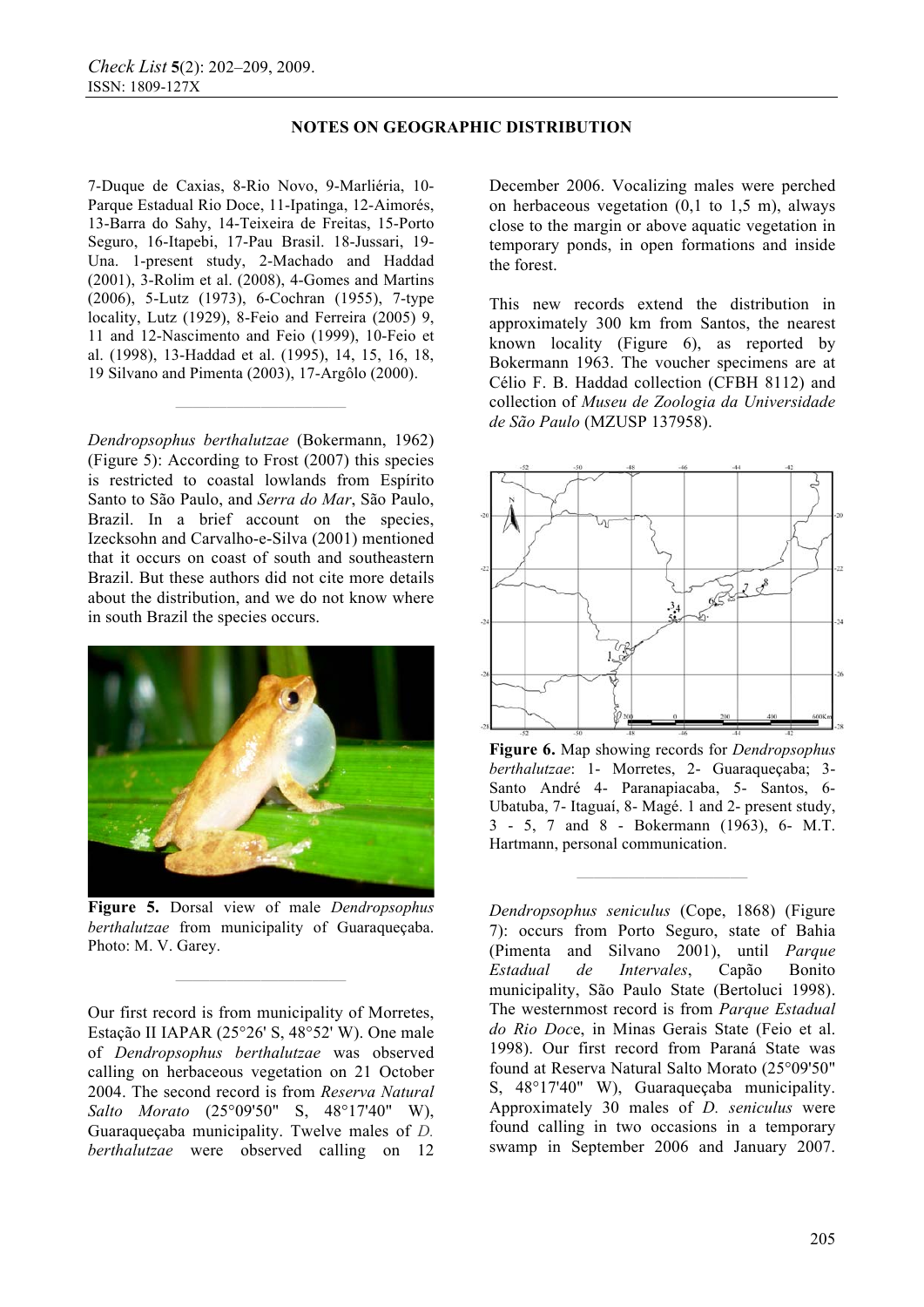Males called perched between 0.4 and 1.40 m above the ground. These records extend the known range of the species approximately 125 km south from Capão Bonito municipality (Figure 8), São Paulo, as reported by Bertoluci (1998). Specimens are housed at the herpetological collection of the *Museu de Zoologia da Universidade de São Paulo* (MZUSP 137949-51).



**Figure 7.** Dorsal view of male *Dendropsophus seniculus* from municipality of Guaraqueçaba. Photo: D. B. Provete.

**——————————** 



**Figure 8.** Map showing records for *Dendropsophus seniculus*: 1-Guaraqueçaba, 2-Parque Estadual de Intervales, 3-Estação Ecológica de Boracéia, 4-Rio de Janeiro, 5-São Mateus, 6-Linhares, 7-Parque Estadual do Rio Doce, 8-Porto Seguro. 1-present study, 2-Bertoluci (1998), 3-Heyer et al. (1990), 4- Izecksohn and Carvalho-e-Silva (2001), 5 and 6- Bokermann (1966), 7-Feio et al. (1988), 8-Pimenta and Silvano (2001).

*Scinax littoralis* (Pombal and Gordo, 1991) (Figures 9 and 10): assigned to the *Scinax catharinae* group, it was described from a population from *Estação Ecológica Juréia-Itatins*, in state of São Paulo, the only known locality of this species. (Pombal and Gordo 1991; Frost 2007).



**Figure 9.** Dorsal view of male *Scinax littoralis* from Morretes. Photo: C.E. Conte.



**Figure 10.** Dorsal view of male *Scinax littoralis* from Guaraqueçaba. Photo by M. A. Sacramento.

**——————————** 

Our first record of this species is from municipality of Morretes, Condomínio Rio Sagrado (25°29'55" S, 48°50'29" W). Males of *S. littoralis* were observed vocalizing December 2002, February 2003 and from April 2003 to October 2003, with number of calling males ranging from 3 to 20 individuals. Males were observed vocalizing perched on herbaceous vegetation  $(0.05 \text{ to } 0.40 \text{ m})$  always near to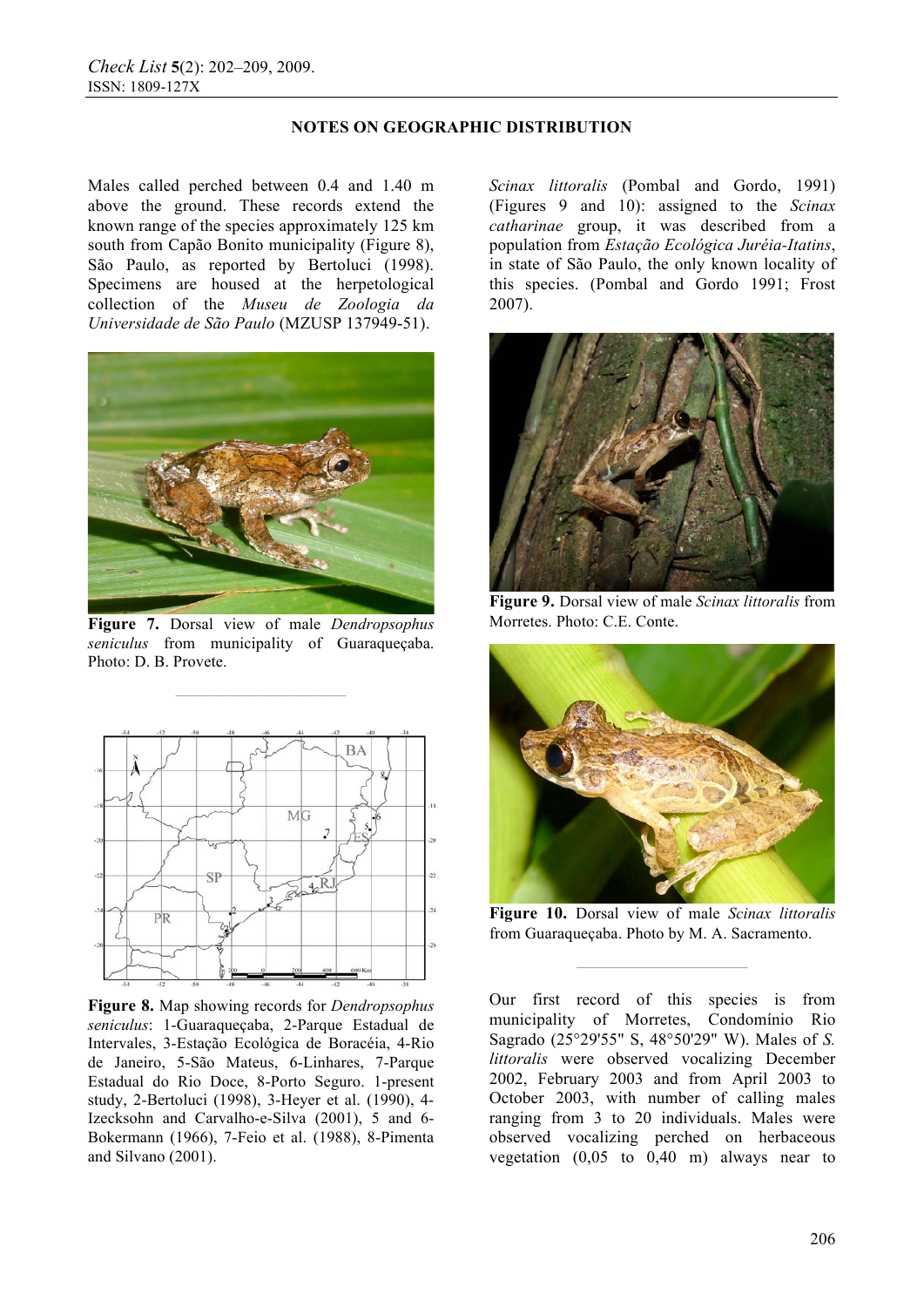margins of streamlets. The second report is from Guaraqueçaba municipality, at *Reserva Natural Salto Morato* (25°09'50" S, 48°17'40" W). Eighteen calling males were found on 16 January 2007, on marginal vegetation of a temporary puddle. This is a first record for the state of Paraná and first record out of type-locality. These records extend the known range of the species approximately 154 km south from municipality of Iguape (Figure 10), São Paulo, as reported Pombal and Gordo (1991). The voucher specimens are housed at the herpetological collection of *Museu de História Natural Capão da Imbuia* (MHNCI 6513 to 6518) and the collection of *Museu de Zoologia da Universidade de São Paulo* (MZUSP 137947 and 137948).

Amphibian research in Paraná is very incipient, there are few surveys, which in turn increase the relevance of our records, although possible new records would be found at other localities. Although some authors say that state of Paraná would have around 120 amphibian species (Mikich et al. 2004), no complete species list is presented, and since them new species were described (Alves et al. 2006; Toledo et al. 2007; Langone et al. 2008). Investments in surveys at more localities with different survey methods would possibly increase the number of new records in the State of Paraná.



**Figure 11.** Map showing records for *Scinax littoralis*: 1-Estação Ecológica Juréia-Itatins; 2- Guaraqueçaba 3-Morretes. 1-type locality, Pombal Jr and Gordo (1991), 2 and 3-present study.

#### **Acknowledgments**

We thank Capes for fellowship to M. T. Hartmann. MVG and MTH thank *Fundação O Boticário de Proteção à Natureza* for fellowship (accord FBPN – UFPR # 623) and permission to collect in the *Reserva Natural Salto Morato*. MVG and MTH thank *Instituto Agronômico do Paraná* (IAPAR) for permission to collect in the *IAPAR Estação 2*. RL thanks M. Solé and A. Kwet for help at field activities in Itá. CEC thanks *Companhia Brasileira de Alumínio* and *Juris Ambientis Consultores* for logistic support at Ourinhos. Célio F. B. Haddad and Paulo C. A. Garcia confirmed identification of some specimens. Arthur A. B. Oliveira helped with the maps. IBAMA provided collecting permits (license # 183/05 and 107/06 – IBAMA/RAN).

**————————————————** 

**————————————————** 

#### **Literature cited**

- Alves, A. C. R., L. F. Ribeiro, C. F. B. Haddad, and S. F. Reis. 2006. Two new species of *Brachycephalus* (Anura: Brachycephalidae) from the Atlantic forest in Paraná state, Southern Brazil. Herpetologica 62(2): 221-233.
- Araujo, C. O., T. H. Condez, and C. F. B. Haddad. 2007a. Amphibia, Anura, *Barycholos ternetzi*, *Chaunus rubescens*, and *Scinax canastrensis*: Distribution extension, new State record. Check List 3(2): 153-155.
- Araujo, C. O. T. H Condez, and C. F. B. Haddad. 2007b. Amphibia, Anura, *Phyllomedusa ayeaye* (B. Lutz, 1966): Distribution extension, new State

record, and geographic distribution map. Check List 3(2): 156-158.

- Argôlo, A. J. S. 2000. Geographic distribution: *Hyla anceps*. Herpetological Review 31(2): 109.
- Bernade, P. S. and L. Anjos. 1999. Distribuição espacial e temporal da anurofauna no Parque Estadual Mata dos Godoy, Londrina, Paraná, Brasil (Amphibia: Anura). Comunicações do Museu de Ciências e Tecnologia PUCRS, Série Zoologia 12: 127-140.
- Bernade, P. S. and R. A. Machado. 2000. Riqueza de espécies, ambientes de reprodução e temporada de vocalização da anurofauna em Três Barras do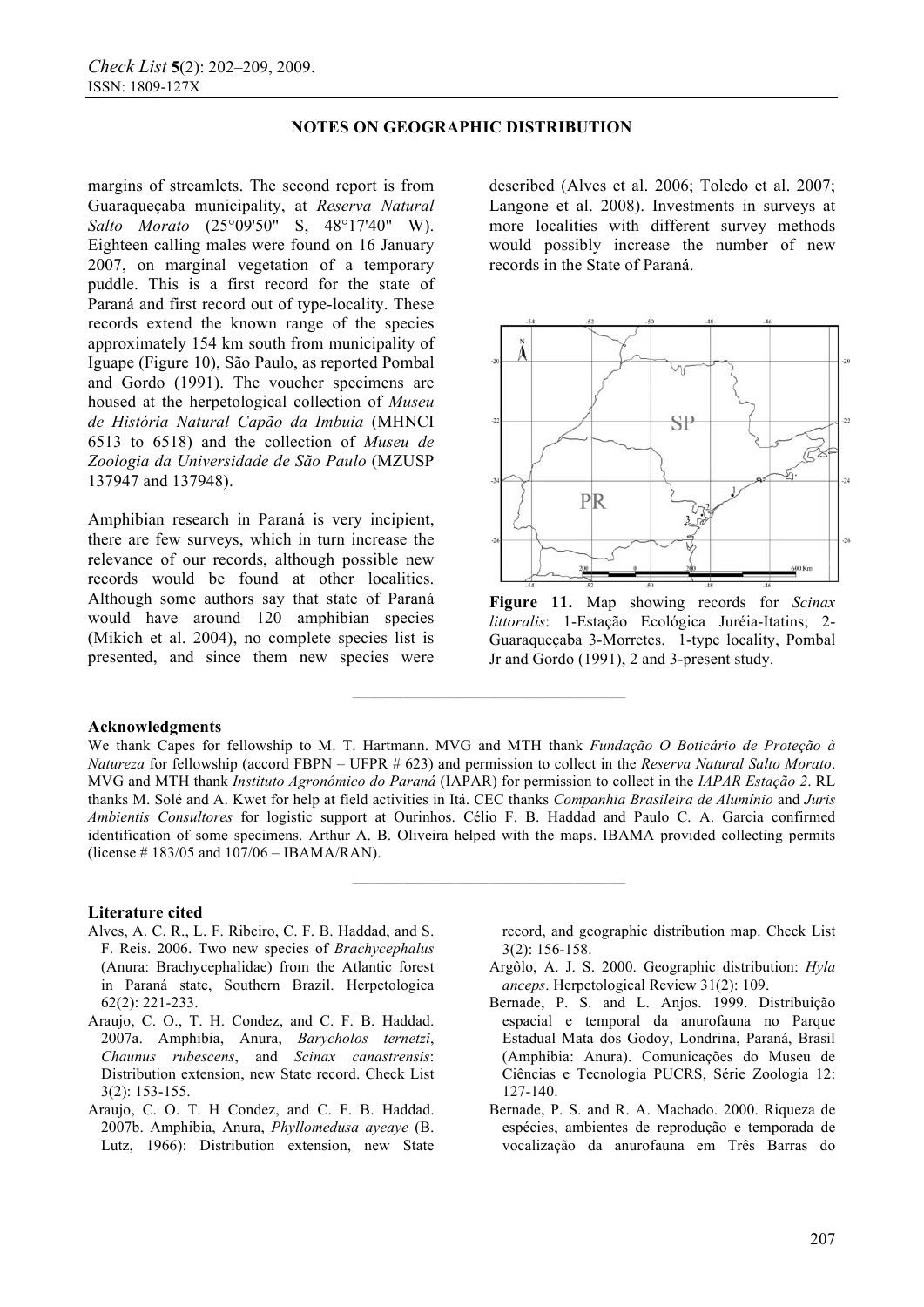Paraná, Brasil (Amphibia: Anura). Cuadernos de Herpetologia 14: 93-104.

- Bertoluci, J. A. 1998. Annual patterns of breeding activity in Atlantic Rainforest anurans. Journal of Herpetology 32(4): 607-611.
- Bokermann, W. C. A. 1963. Girinos de anfíbios brasileiros -1 (Amphibia -Salientia). Anais da Academia Brasileira de Ciências 35: 465-474.
- Bokermann, W. C. A. 1966. Notas sobre Hylidae do Espírito Santo (Amphibia, Salientia). Revista Brasileira de Biologia 26: 29-37.
- Brasileiro, C. A., H. M. Oyamaguchi, and C. F. B. Haddad. 2007a. A new island species of *Scinax* (Anura; Hylidae) from Southeastern Brazil. Journal of Herpetology 41(2): 271–275.
- Brasileiro, C. A., C. F. B. Haddad, R. J. Sawaya, and M. Martins. 2007b. A new and threatened species of *Scinax* (Anura: Hylidae) from Queimada Grande Island, southeastern Brazil. Zootaxa 1391: 47–55.
- Braun, P. C. and C. A. S. Braun. 1980. Lista prévia dos anfíbios do Estado do Rio Grande do Sul, Brasil. Iheringia Série Zoologia 56: 121-146.
- Conte, C. E. and R. A. Machado. 2005. Riqueza de espécies e distribuição espacial e temporal em comunidade de anuros (Amphibia, Anura) em uma localidade de Tijucas do Sul, Paraná, Brasil. Revista Brasileira de Zoologia 22(4): 940-948.
- Conte, C. E. and D. C. Rossa-Feres. 2006. Diversidade e ocorrência temporal da anurofauna (Amphibia, Anura) em São José dos Pinhais, Paraná, Brasil. Revista Brasileira de Zoologia 23(1): 162-175.
- Conte, C. E. and D. C. Rossa-Feres. 2007. Riqueza e distribuição espaço-temporal de anuros em um remanescente de Floresta de Araucária no sudeste do Paraná. Revista Brasileira de Zoologia 24(4): 1025- 1037.
- Cochran, D. M. 1955. Frogs of Southeastern Brazil. Bulletin of United States National Museum 201:1- 423.
- Feio, R. N., U. M. L Braga, H. Wiederhecker, and P. S. Santos. 1998. Anfíbios do Parque Estadual do Rio Doce (Minas Gerais). Universidade Federal de Viçosa, Instituto Estadual de Florestas. 32 p.
- Feio, R. N. and P. L. Ferreira. 2005. Anfíbios de dois fragmentos de Mata Atlântica no município de Rio Novo, Minas Gerais. Revista Brasileira de Zoociências 7(1): 121-128.
- Frost, D. R. 2007. Amphibian Species of the World: an Online Reference. Version 5.1 (10 October, 2007). Electronic Database accessible at http://research.amnh.org/herpetology/amphibia/index .php. American Museum of Natural History, New York, USA. Captured on 3 February 2008.
- IUCN, Conservation International, and NatureServe. 2008. Global Amphibian Assessment. Electronic

Database. accessible at http://www.globalamphibians.org. Captured on 19 May 2008.

- Gomes, F. B. R. and I. A. Martins. 2006. Amphibia, Anura, Hylidae, *Dendropsophus anceps* (Lutz, 1929): filling gap, geographic distribution map and vocalization.
- Haddad, C. F. B. J. L. Gasparini and J. P. Pombal Jr. 1995. Geographic distribution: *Hyla anceps*. Herpetological Review 26(4): 207.
- Heyer, W. R., A. S. Rand; C. A. G. Cruz, O. L. Peixoto and C. E. Nelson. 1990. Frogs of Boracéia. Arquivos de Zoologia 31(4): 231-410.
- Izecksohn, E. and S. P. Carvalho-e-Silva. 2001. Anfíbios do Município do Rio de Janeiro. Rio de Janeiro. Editora UFRJ. 147 p.
- Kunz, T. S., I. R. Guizoni Jr., W. L. A. Santos, and P. A. Hartmann. 2007. Nota sobre a coleção herpetológica da Universidade Federal de Santa Catarina (UFSC). Biotemas 20(3): 127-132.
- Langone, J. A., M. V. Segalla, M. Bornschein, and R. O. de Sá. 2008. New reproductive mode in the genus *Melanophryniscus* Gallardo, 1961 (Anura: Bufonidae) with description of a new species from the State of Paraná, Brazil. South American Journal of Herpetology 3: 1-9.
- Lingnau, R., L. D. Guimarães, and R. P. Bastos. 2004. Vocalizações de *Hyla werneri* (Anura, Hylidae) no sul do Brasil. Phyllomedusa 3: 115-120.
- Lingnau, R. and R. P. Bastos. 2007. Vocalizations of the Brazilian torrent frog *Hylodes heyeri* (Anura, Hylodidae): repertoire and influence of air temperature on advertisement call variation. Journal of Natural History 41: 1227-1235.
- Lucas, E. M. and Fortes, V. B. 2008. Frog diversity in the Floresta Nacional de Chapecó, Atlantic Forest of southern Brazil. Biota Neotropica 8(3): 51-61.
- Lutz, A. 1929. Une nouvelle espèce de *Hyla*. Comptes Rendus de la Société de Biologie de Paris 101(24): 943.
- Lutz, B. 1973. Brazilian Species of *Hyla*. Austin, University of Texas Press. 268p.
- Machado, R. A. and P. S. Bernade. 2003. Anurofauna da Bacia do Rio Tibagi; Pp. 297-306 *In* M. E. Medri, E. Biachini, O. A. Shibatta, and J. A. Pimenta (Ed.). A Bacia do rio Tibagi. Londrina. MC-Gráfica.
- Machado, R. A., P. S. Bernade, S. A. A. Morato, and L. Anjos. 1999. Análise comparada da riqueza de anuros entre duas áreas com diferentes estados de conservação no município de Londrina, Paraná, Brasil (Amphibia, Anura). Revista Brasileira de Zoologia 19: 997-1004.
- Machado, R. A. and C. F. B. Haddad. 2001. Geographic distribution: *Hyla anceps*. Herpetological Review 32(2): 113.